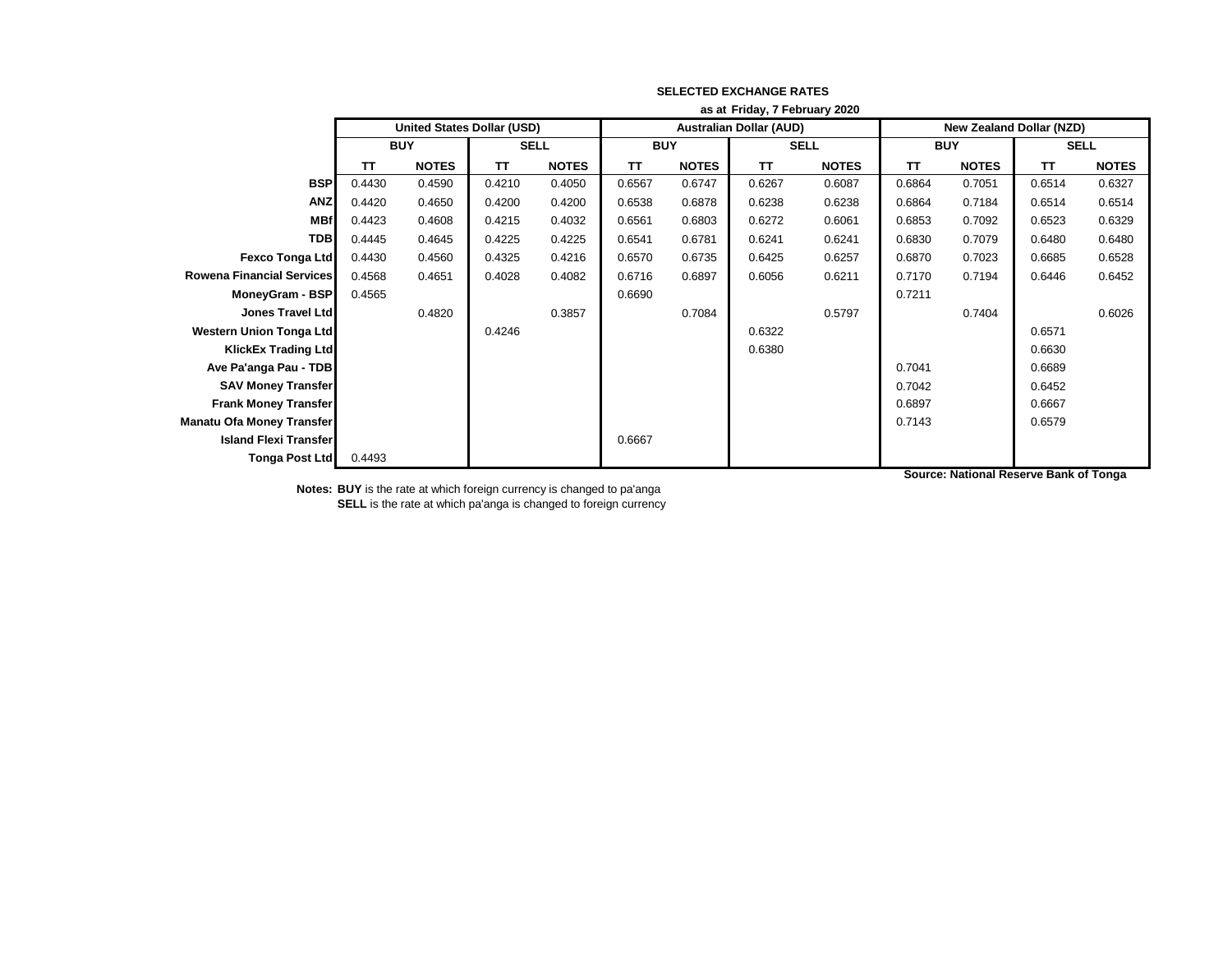|                                  | as at Friday, 14 February 2020    |              |             |              |                                |              |             |              |                                 |              |             |              |
|----------------------------------|-----------------------------------|--------------|-------------|--------------|--------------------------------|--------------|-------------|--------------|---------------------------------|--------------|-------------|--------------|
|                                  | <b>United States Dollar (USD)</b> |              |             |              | <b>Australian Dollar (AUD)</b> |              |             |              | <b>New Zealand Dollar (NZD)</b> |              |             |              |
|                                  | <b>BUY</b>                        |              | <b>SELL</b> |              | <b>BUY</b>                     |              | <b>SELL</b> |              | <b>BUY</b>                      |              | <b>SELL</b> |              |
|                                  | <b>TT</b>                         | <b>NOTES</b> | <b>TT</b>   | <b>NOTES</b> | <b>TT</b>                      | <b>NOTES</b> | <b>TT</b>   | <b>NOTES</b> | <b>TT</b>                       | <b>NOTES</b> | <b>TT</b>   | <b>NOTES</b> |
| <b>BSP</b>                       | 0.4437                            | 0.4597       | 0.4217      | 0.4057       | 0.6588                         | 0.6768       | 0.6288      | 0.6108       | 0.6891                          | 0.7078       | 0.6541      | 0.6354       |
| <b>ANZ</b>                       | 0.4427                            | 0.4657       | 0.4207      | 0.4207       | 0.6554                         | 0.6894       | 0.6254      | 0.6254       | 0.6893                          | 0.7213       | 0.6543      | 0.6543       |
| <b>MBf</b>                       | 0.4430                            | 0.4630       | 0.4222      | 0.4032       | 0.6582                         | 0.6803       | 0.6292      | 0.6061       | 0.6879                          | 0.7092       | 0.6550      | 0.6329       |
| <b>TDB</b>                       | 0.4452                            | 0.4652       | 0.4232      | 0.4232       | 0.6549                         | 0.6789       | 0.6249      | 0.6249       | 0.6849                          | 0.7098       | 0.6499      | 0.6499       |
| <b>Fexco Tonga Ltd</b>           | 0.4437                            | 0.4567       | 0.4330      | 0.4223       | 0.6585                         | 0.6757       | 0.6445      | 0.6277       | 0.6890                          | 0.7052       | 0.6725      | 0.6555       |
| <b>Rowena Financial Services</b> | 0.4484                            | 0.4630       | 0.4237      | 0.4098       | 0.6666                         | 0.6849       | 0.6329      | 0.6173       | 0.6993                          | 0.7194       | 0.6667      | 0.6452       |
| <b>T&amp;T Money Transfer</b>    |                                   | 0.4630       |             | 0.4250       | 0.6711                         | 0.6787       | 0.6315      | 0.6315       | 0.7092                          | 0.7090       | 0.6610      | 0.6610       |
| MoneyGram - BSP                  | 0.4577                            |              |             |              | 0.6746                         |              |             |              | 0.7261                          |              |             |              |
| <b>Jones Travel Ltd</b>          |                                   | 0.4827       |             | 0.3864       |                                | 0.7106       |             | 0.5817       |                                 | 0.7432       |             | 0.6051       |
| <b>Western Union Tonga Ltd</b>   |                                   |              | 0.4244      |              |                                |              | 0.6333      |              |                                 |              | 0.6609      |              |
| <b>KlickEx Trading Ltd</b>       |                                   |              |             |              |                                |              | 0.6410      |              |                                 |              | 0.6680      |              |
| Ave Pa'anga Pau - TDB            |                                   |              |             |              |                                |              |             |              | 0.7040                          |              | 0.6716      |              |
| <b>SAV Money Transfer</b>        |                                   |              |             |              |                                |              |             |              | 0.7092                          |              | 0.6579      |              |
| <b>Digicel Mobile Money</b>      |                                   |              |             |              | 0.6837                         |              |             |              | 0.7145                          |              |             |              |
| <b>Frank Money Transfer</b>      |                                   |              |             |              |                                |              |             |              | 0.6897                          |              | 0.6667      |              |
| <b>Manatu Ofa Money Transfer</b> |                                   |              |             |              |                                |              |             |              | 0.7143                          |              | 0.6579      |              |
| <b>Island Flexi Transfer</b>     |                                   |              |             |              | 0.6711                         |              |             |              |                                 |              |             |              |
| <b>Tonga Post Ltd</b>            | 0.4505                            |              |             |              |                                |              |             |              |                                 |              |             |              |

**Source: National Reserve Bank of Tonga**

**Notes: BUY** is the rate at which foreign currency is changed to pa'anga **SELL** is the rate at which pa'anga is changed to foreign currency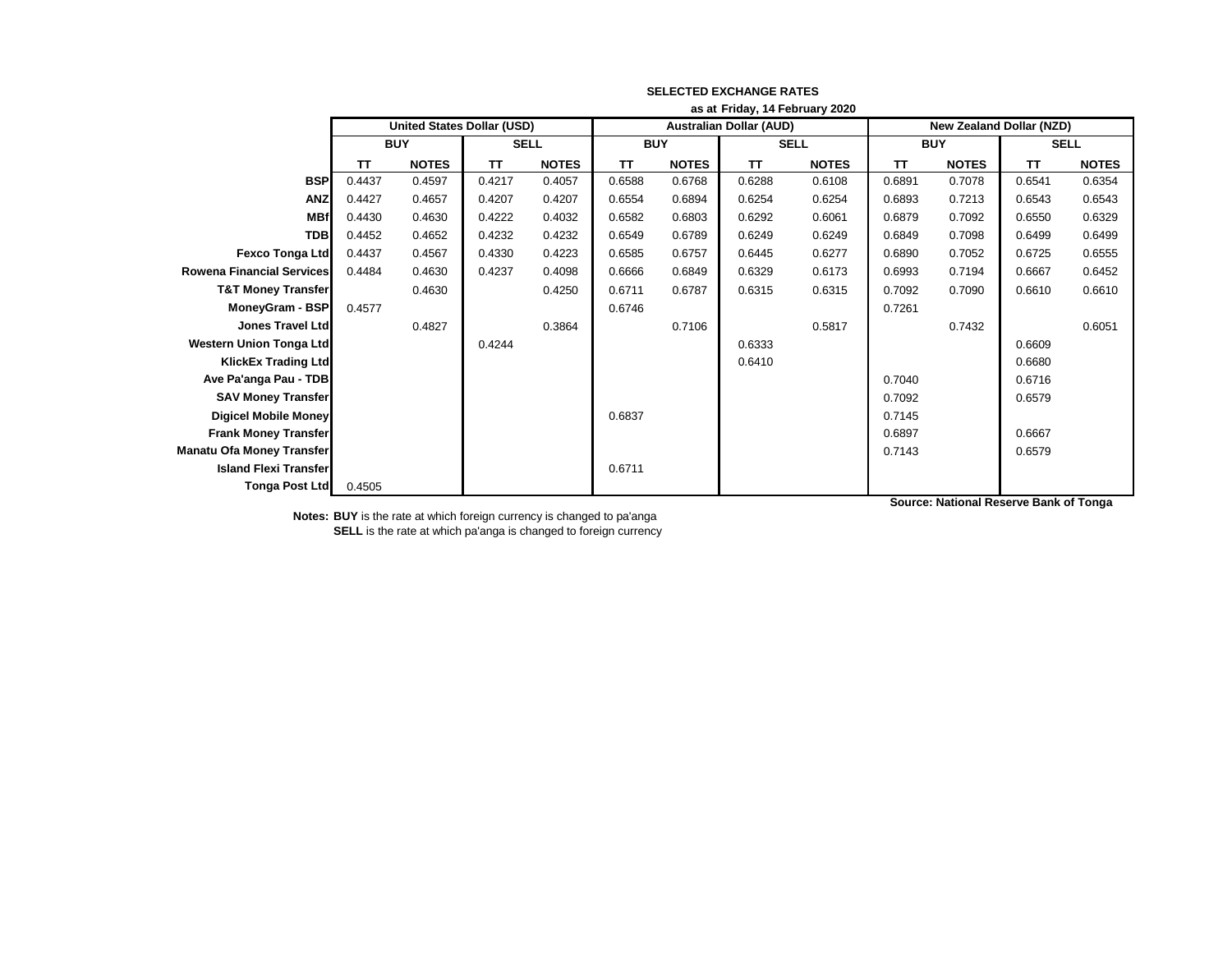|                                  | as at Friday, 21 February 2020    |              |             |              |            |              |                                |              |                                 |              |             |              |
|----------------------------------|-----------------------------------|--------------|-------------|--------------|------------|--------------|--------------------------------|--------------|---------------------------------|--------------|-------------|--------------|
|                                  | <b>United States Dollar (USD)</b> |              |             |              |            |              | <b>Australian Dollar (AUD)</b> |              | <b>New Zealand Dollar (NZD)</b> |              |             |              |
|                                  | <b>BUY</b>                        |              | <b>SELL</b> |              | <b>BUY</b> |              | <b>SELL</b>                    |              | <b>BUY</b>                      |              | <b>SELL</b> |              |
|                                  | <b>TT</b>                         | <b>NOTES</b> | TΤ          | <b>NOTES</b> | TΤ         | <b>NOTES</b> | <b>TT</b>                      | <b>NOTES</b> | TΤ                              | <b>NOTES</b> | <b>TT</b>   | <b>NOTES</b> |
| <b>BSP</b>                       | 0.4420                            | 0.4580       | 0.4200      | 0.4040       | 0.6665     | 0.6845       | 0.6365                         | 0.6185       | 0.6981                          | 0.7168       | 0.6631      | 0.6444       |
| <b>ANZ</b>                       | 0.4410                            | 0.4640       | 0.4190      | 0.4190       | 0.6634     | 0.6974       | 0.6334                         | 0.6334       | 0.6982                          | 0.7302       | 0.6632      | 0.6632       |
| <b>MBf</b>                       | 0.4413                            | 0.4608       | 0.4205      | 0.4016       | 0.6659     | 0.6897       | 0.6369                         | 0.6173       | 0.6970                          | 0.7194       | 0.6640      | 0.6410       |
| <b>TDB</b>                       | 0.4435                            | 0.4635       | 0.4215      | 0.4215       | 0.6629     | 0.6869       | 0.6329                         | 0.6329       | 0.6939                          | 0.7188       | 0.6589      | 0.6589       |
| <b>Fexco Tonga Ltd</b>           | 0.4420                            | 0.4549       | 0.4312      | 0.4207       | 0.6660     | 0.6837       | 0.6516                         | 0.6352       | 0.6981                          | 0.7146       | 0.6808      | 0.6643       |
| <b>Rowena Financial Services</b> | 0.4420                            | 0.4651       | 0.4200      | 0.4082       | 0.6665     | 0.6993       | 0.6365                         | 0.6289       | 0.6981                          | 0.7299       | 0.6631      | 0.6579       |
| MoneyGram - BSP                  | 0.4565                            |              |             |              | 0.6804     |              |                                |              | 0.7357                          |              |             |              |
| <b>Jones Travel Ltd</b>          |                                   | 0.4809       |             | 0.3848       |            | 0.7187       |                                | 0.5890       |                                 | 0.7526       |             | 0.6137       |
| <b>Western Union Tonga Ltd</b>   |                                   |              | 0.4233      |              |            |              | 0.6416                         |              |                                 |              | 0.6681      |              |
| <b>KlickEx Trading Ltd</b>       |                                   |              |             |              |            |              | 0.6480                         |              |                                 |              | 0.6780      |              |
| Ave Pa'anga Pau - TDB            |                                   |              |             |              |            |              |                                |              | 0.7142                          |              | 0.6807      |              |
| <b>SAV Money Transfer</b>        |                                   |              |             |              |            |              |                                |              | 0.7092                          |              | 0.6579      |              |
| <b>Digicel Mobile Money</b>      |                                   |              |             |              | 0.7270     |              |                                |              | 0.7482                          |              |             |              |
| <b>Frank Money Transfer</b>      |                                   |              |             |              |            |              |                                |              | 0.7143                          |              | 0.6452      |              |
| Manatu Ofa Money Transfer        |                                   |              |             |              |            |              |                                |              | 0.7143                          |              | 0.6579      |              |
| <b>Island Flexi Transfer</b>     |                                   |              |             |              | 0.6757     |              |                                |              |                                 |              |             |              |

**Notes: BUY** is the rate at which foreign currency is changed to pa'anga **SELL** is the rate at which pa'anga is changed to foreign currency **Source: National Reserve Bank of Tonga**